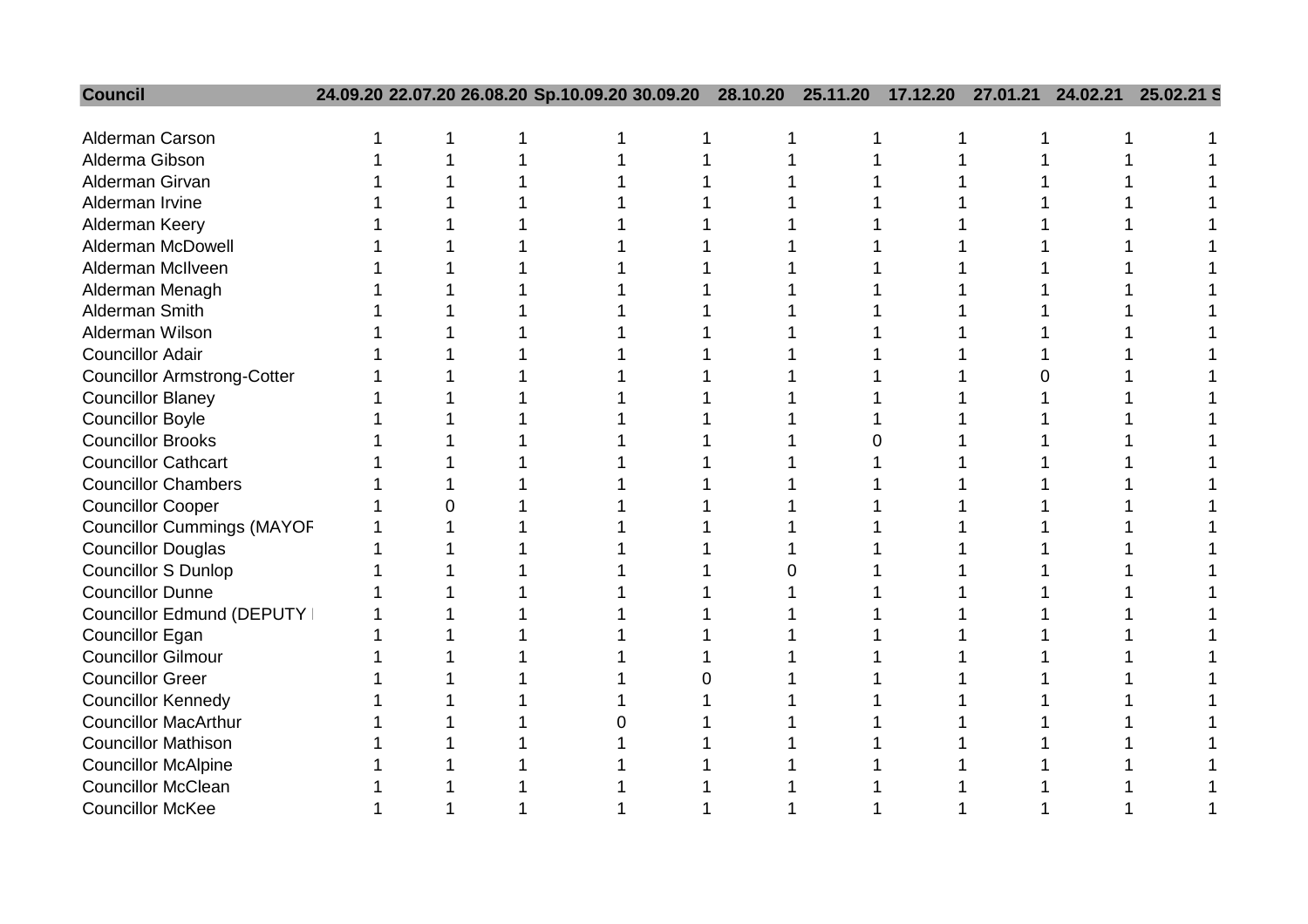| <b>Councillor McKimm</b>   |    |    |    |    |    |    |    |    |    |    |    |
|----------------------------|----|----|----|----|----|----|----|----|----|----|----|
| <b>Councillor McNickle</b> |    |    |    |    |    |    |    |    |    |    |    |
| <b>Councillor McRandal</b> |    |    |    |    |    |    |    |    |    |    |    |
| <b>Councillor Smart</b>    |    |    |    |    |    |    |    |    |    |    |    |
| <b>Councillor P Smith</b>  |    |    |    |    |    |    |    |    |    |    |    |
| <b>Councillor T Smith</b>  |    |    |    |    | 0  |    |    |    |    |    |    |
| <b>Councillor Thompson</b> |    |    |    |    |    |    |    |    |    |    |    |
| <b>Councillor Walker</b>   |    |    |    |    |    |    |    |    |    |    |    |
|                            |    |    |    |    |    |    |    |    |    |    |    |
| <b>TOTAL</b>               | 40 | 39 | 39 | 39 | 38 | 39 | 39 | 40 | 39 | 40 | 40 |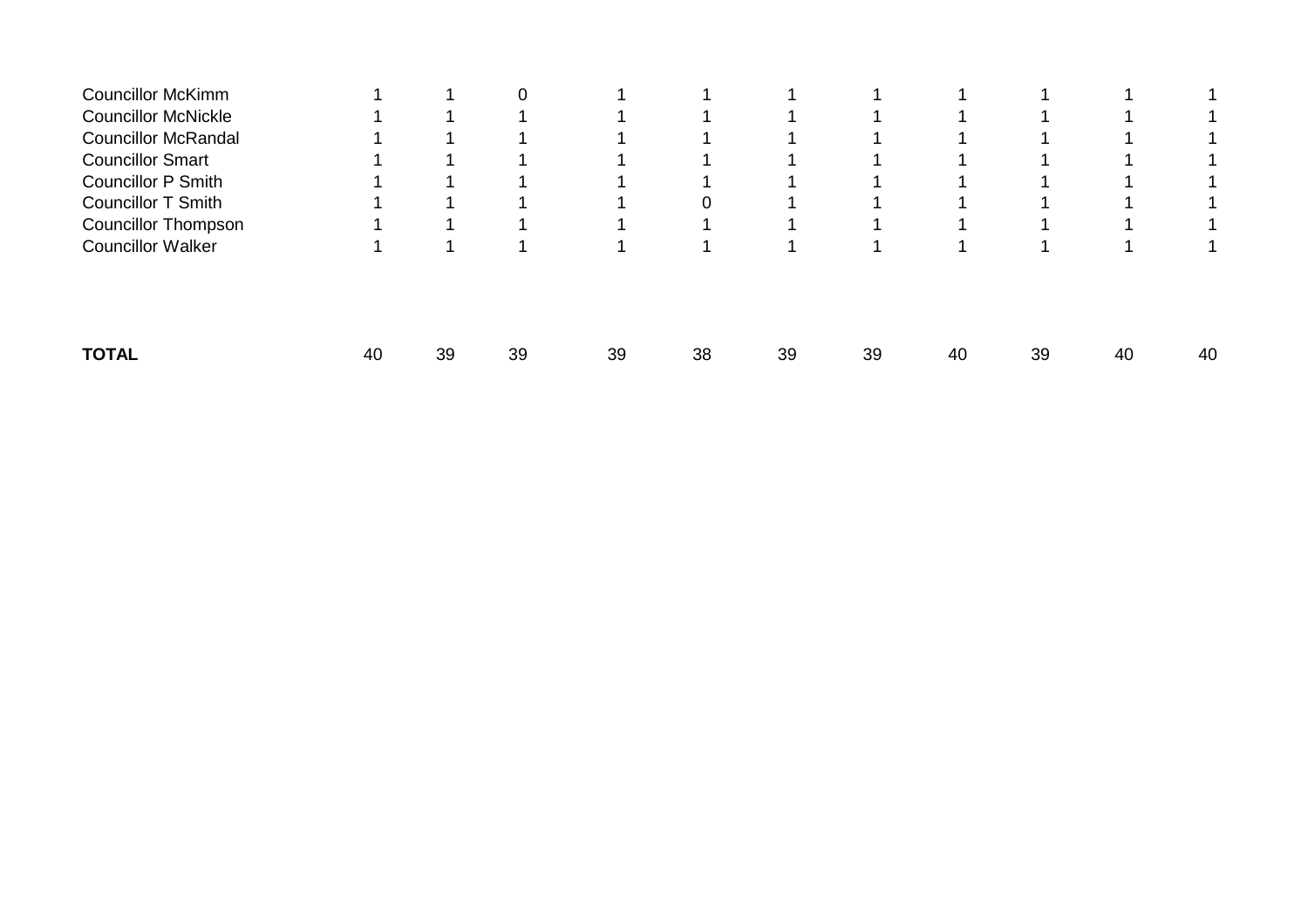| 31.03.202128.04.21 |   |                 |                  |  |  |  |
|--------------------|---|-----------------|------------------|--|--|--|
|                    |   |                 | TOTAL PERCENTAGE |  |  |  |
| 1                  | 1 |                 |                  |  |  |  |
| 1                  | 1 |                 |                  |  |  |  |
| 1                  | 1 | 13 <sup>°</sup> | 108.333333       |  |  |  |
| 1                  | 1 | 13              | 108.333333       |  |  |  |
| 1                  | 1 | 13 <sup>7</sup> | 108.333333       |  |  |  |
| 1                  | 1 | 13 <sup>7</sup> | 108.333333       |  |  |  |
| 1                  | 1 | 13              | 108.333333       |  |  |  |
| 1                  | 1 | 13              | 108.333333       |  |  |  |
| 1                  | 1 | 13              | 108.333333       |  |  |  |
| 1                  | 1 | 13              | 108.333333       |  |  |  |
| 1                  | 1 | 13              | 108.333333       |  |  |  |
| 1                  | 1 | 12              | 100              |  |  |  |
| 1                  | 1 | 13              | 108.333333       |  |  |  |
| 1                  | 1 | 13              | 108.333333       |  |  |  |
| 1                  | 1 | 9               | 75               |  |  |  |
| 1                  | 1 | 13              | 108.333333       |  |  |  |
| 1                  | 1 | 13              | 108.333333       |  |  |  |
| 1                  | 1 | 12              | 100              |  |  |  |
| 1                  | 1 | 13              | 108.333333       |  |  |  |
| 1                  | 1 | 13              | 108.333333       |  |  |  |
| 1                  | 1 | 12              | 100              |  |  |  |
|                    | 1 | 12              | 100              |  |  |  |
| 1                  | 1 | 13              | 108.333333       |  |  |  |
| 1                  | 1 | 13              | 108.333333       |  |  |  |
| 1                  | 1 | 13              | 108.333333       |  |  |  |
| 1                  | 1 | 12              | 100              |  |  |  |
| 1                  | 1 | 13              | 108.333333       |  |  |  |
| 1                  | 1 | 12              | 100              |  |  |  |
| 1                  | 1 | 13              | 108.333333       |  |  |  |
| 1                  | 1 | 13 <sup>7</sup> | 108.333333       |  |  |  |
| 1                  | 1 | 13 <sup>7</sup> | 108.333333       |  |  |  |
| 1                  | 1 | 13              | 108.333333       |  |  |  |